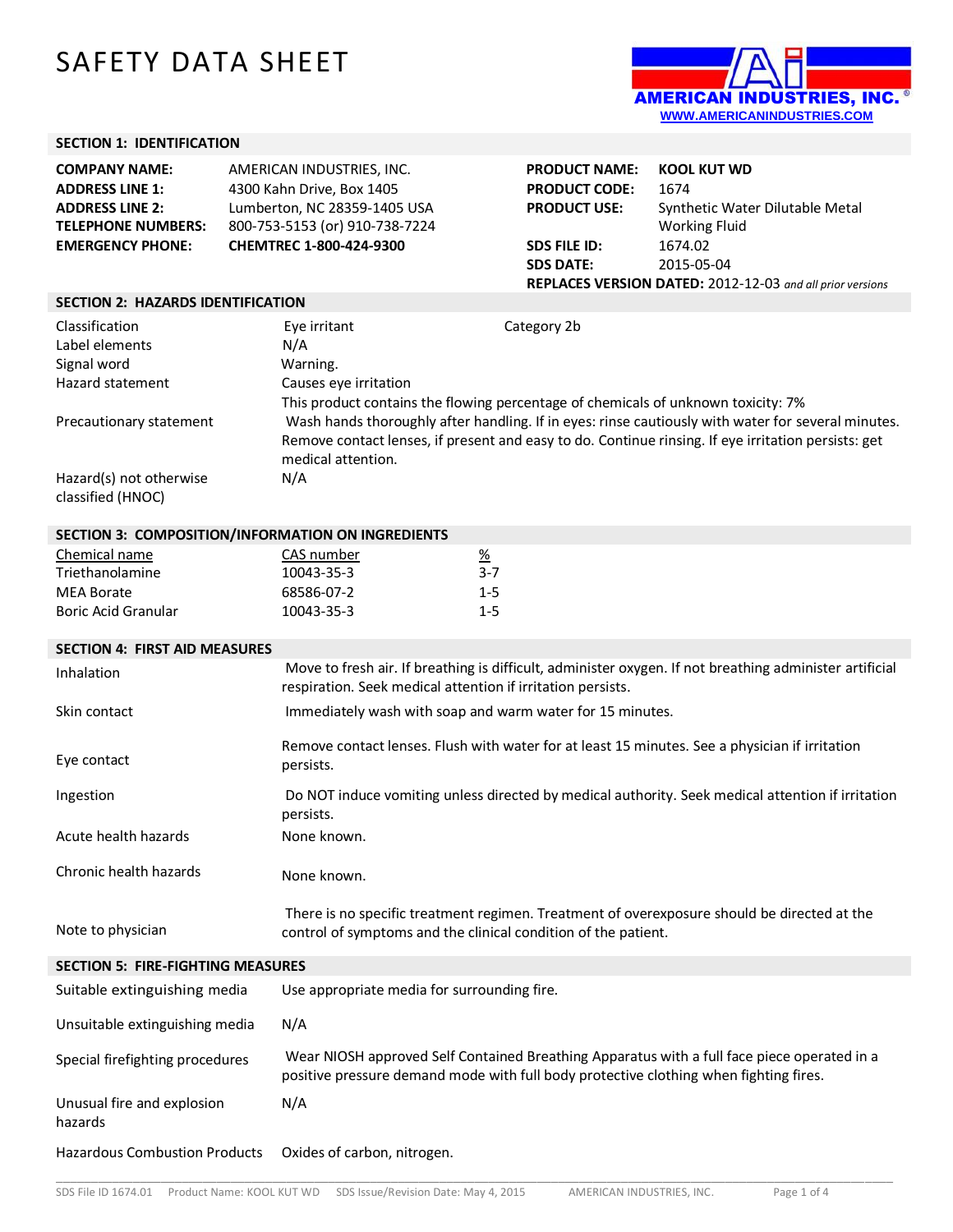| <b>SECTION 6: ACCIDENTAL RELEASE MEASURES</b>                                                                                                                                                                                                                                                                                                           |                                                                                                                                                                                           |                  |
|---------------------------------------------------------------------------------------------------------------------------------------------------------------------------------------------------------------------------------------------------------------------------------------------------------------------------------------------------------|-------------------------------------------------------------------------------------------------------------------------------------------------------------------------------------------|------------------|
| Personal protective equipment                                                                                                                                                                                                                                                                                                                           | Refer to section VIII for proper Personal Protective Equipment.                                                                                                                           |                  |
| Spill                                                                                                                                                                                                                                                                                                                                                   | Soak up with non-combustible material like vermiculite, sand or earth.                                                                                                                    |                  |
| Waste disposal                                                                                                                                                                                                                                                                                                                                          | Dispose of in accordance with federal, state, and local regulations. Do not reuse container and<br>recycle or place in trash collection. Drums and pails should be offered for recycling. |                  |
| <b>RCRA Status</b>                                                                                                                                                                                                                                                                                                                                      | Waste likely considered Non-hazardous under RCRA, however product should be fully<br>characterized prior to disposal (40 CFR 261).                                                        |                  |
| <b>SECTION 7: HANDLING AND STORAGE</b>                                                                                                                                                                                                                                                                                                                  |                                                                                                                                                                                           |                  |
| Precautions for safe handling                                                                                                                                                                                                                                                                                                                           | Store in cool dry area away. Keep container tightly closed. Keep out of reach of children and do<br>not store near food, drink, or animal food.                                           |                  |
| <b>Other Precautions</b>                                                                                                                                                                                                                                                                                                                                | None.                                                                                                                                                                                     |                  |
| Incompatibility                                                                                                                                                                                                                                                                                                                                         | Strong acids, strong oxidizing agents.                                                                                                                                                    |                  |
| SECTION 8: EXPOSURE CONTROLS/PERSONAL PROTECTION                                                                                                                                                                                                                                                                                                        |                                                                                                                                                                                           |                  |
| Hazardous Component                                                                                                                                                                                                                                                                                                                                     | <b>OSHA PEL</b>                                                                                                                                                                           | <b>ACGIH TLV</b> |
| Triethanolamine                                                                                                                                                                                                                                                                                                                                         | Not Established                                                                                                                                                                           | 5mg/m3           |
| <b>MEA Borate</b>                                                                                                                                                                                                                                                                                                                                       | Not Established                                                                                                                                                                           | Not Established  |
| <b>Boric Acid Granular</b>                                                                                                                                                                                                                                                                                                                              | Not Established                                                                                                                                                                           | Not Established  |
| Appropriate engineering<br>controls                                                                                                                                                                                                                                                                                                                     | N/A                                                                                                                                                                                       |                  |
| Respiratory protection                                                                                                                                                                                                                                                                                                                                  | Not required with adequate ventilation.                                                                                                                                                   |                  |
| Personal protective equipment                                                                                                                                                                                                                                                                                                                           | Safety glasses.                                                                                                                                                                           |                  |
| <b>Additional Measures</b>                                                                                                                                                                                                                                                                                                                              | Wash hands thoroughly after handling                                                                                                                                                      |                  |
| <b>SECTION 9: PHYSICAL AND CHEMICAL PROPERTIES</b>                                                                                                                                                                                                                                                                                                      |                                                                                                                                                                                           |                  |
| Appearance<br>Odor<br>Odor threshold<br><b>Boiling point</b><br><b>Freezing Point</b>                                                                                                                                                                                                                                                                   | Blue Colored liquid.<br>Characteristic Odor.<br>N/D<br>>212°F (100°C)<br>N/D                                                                                                              |                  |
| Flammability                                                                                                                                                                                                                                                                                                                                            | Not considered a flammable liquid by OSHA (29 CFR 1910.1200).                                                                                                                             |                  |
| Auto-ignition temperature<br>Upper/lower flammability limits<br>Vapor Pressure (mmHg)<br>Vapor density (Air = $1$ )<br><b>Evaporation Rate</b><br>Specific Gravity (H20=1)<br>pH<br>Solids (%)<br>Solubility in Water<br>Partition Coefficient:n-<br>Octanol/water (Kow)<br>Volatility including water (%)<br><b>VOC</b><br>Dielectric Strength (Volts) | N/D<br>N/D<br>760<br>1<br><1<br>1.040<br>10.25<br>N/D<br>100%<br>N/D<br>96.8%<br>0%<br>N/A                                                                                                |                  |
| <b>Decomposition Temperature</b>                                                                                                                                                                                                                                                                                                                        | N/D                                                                                                                                                                                       |                  |
| Viscosity                                                                                                                                                                                                                                                                                                                                               | N/A                                                                                                                                                                                       |                  |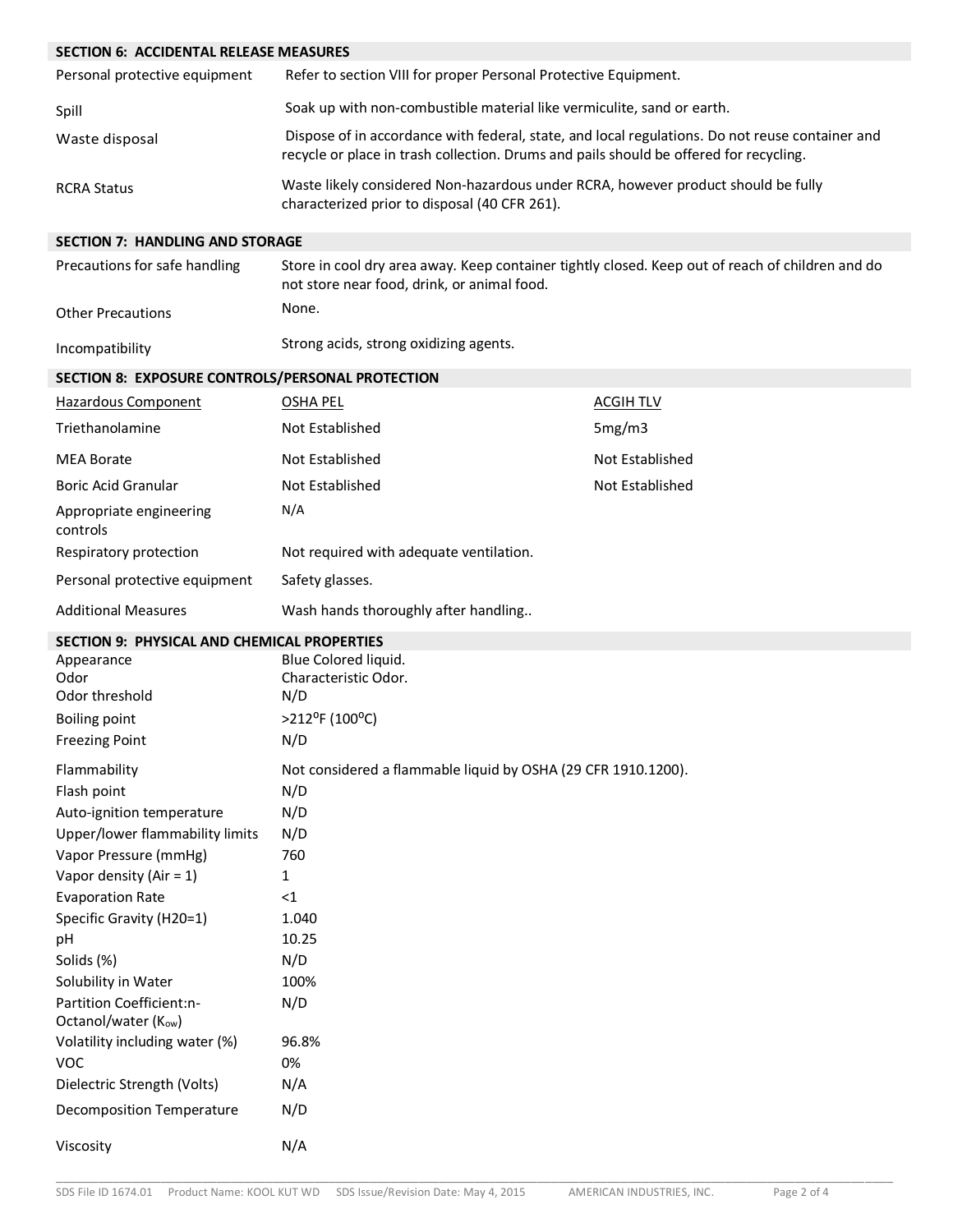| SECTION 10: STABILITY AND REACTIVITY        |                                                                                                                                                                                         |  |
|---------------------------------------------|-----------------------------------------------------------------------------------------------------------------------------------------------------------------------------------------|--|
| Reactivity                                  | Nitrogenous acids, and other compounds with reactive nitrate groups.                                                                                                                    |  |
| Chemical stability                          | Stable.                                                                                                                                                                                 |  |
| Conditions to avoid                         | None Known                                                                                                                                                                              |  |
| Incompatibility                             | Strong acids, strong oxidizing agents.                                                                                                                                                  |  |
| Hazardous decomposition<br>products         | Oxides of carbon and nitrogen.                                                                                                                                                          |  |
| Possible hazardous reactions                | None known.                                                                                                                                                                             |  |
| SECTION 11: TOXICOLOGICAL INFORMATION       |                                                                                                                                                                                         |  |
| Toxicological information                   | Not established.                                                                                                                                                                        |  |
| Routes of Entry                             | Eyes, Ingestion, Inhalation, Skin.                                                                                                                                                      |  |
| Ingestion                                   | Causes gastrointestinal irritation.                                                                                                                                                     |  |
| Inhalation                                  | Causes mild irritation to the respiratory tract.                                                                                                                                        |  |
| Skin contact                                | May cause irritation.                                                                                                                                                                   |  |
| Eye contact                                 | May cause irritation.                                                                                                                                                                   |  |
| Medical condition aggravated                | None known.                                                                                                                                                                             |  |
| Acute health hazards                        | None known.                                                                                                                                                                             |  |
| Chronic health hazards                      | None known.                                                                                                                                                                             |  |
| Carcinogenicity                             | This product is not considered to be a carcinogen by IARC, ACGIH, NTP, or OSHA.                                                                                                         |  |
| <b>SECTION 12: ECOLOGICAL INFORMATION</b>   |                                                                                                                                                                                         |  |
| <b>Ecological information</b>               | Triethanolamine (102-71-6) LC <sub>50</sub> (Fish 96hr) 11800 mg/L                                                                                                                      |  |
| Biodegradability                            | This product is biodegradable.                                                                                                                                                          |  |
|                                             |                                                                                                                                                                                         |  |
| Bioaccumulation                             | This product will not bioaccumulate.                                                                                                                                                    |  |
| Mobility in soil                            | This product is mobile in soil.                                                                                                                                                         |  |
| Other ecological hazards                    | None known.                                                                                                                                                                             |  |
| <b>SECTION 13: DISPOSAL CONSIDERATIONS</b>  |                                                                                                                                                                                         |  |
| Waste disposal                              | Dispose of in accordance with federal, state, and local regulationsDo not reuse container and recycle or<br>place in trash collection. Drums and pails should be offered for recycling. |  |
| <b>RCRA Status</b>                          | Waste likely considered non-hazardous under RCRA, however product should be fully<br>characterized prior to disposal (40 CFR 261).                                                      |  |
| <b>SECTION 14: TRANSPORT INFORMATION</b>    |                                                                                                                                                                                         |  |
| UN number                                   | Liquid Coolant, N. O. S.                                                                                                                                                                |  |
| UN proper shipping name                     | None                                                                                                                                                                                    |  |
| Transport hazard class(es)<br>Packing group | N/A<br>None                                                                                                                                                                             |  |